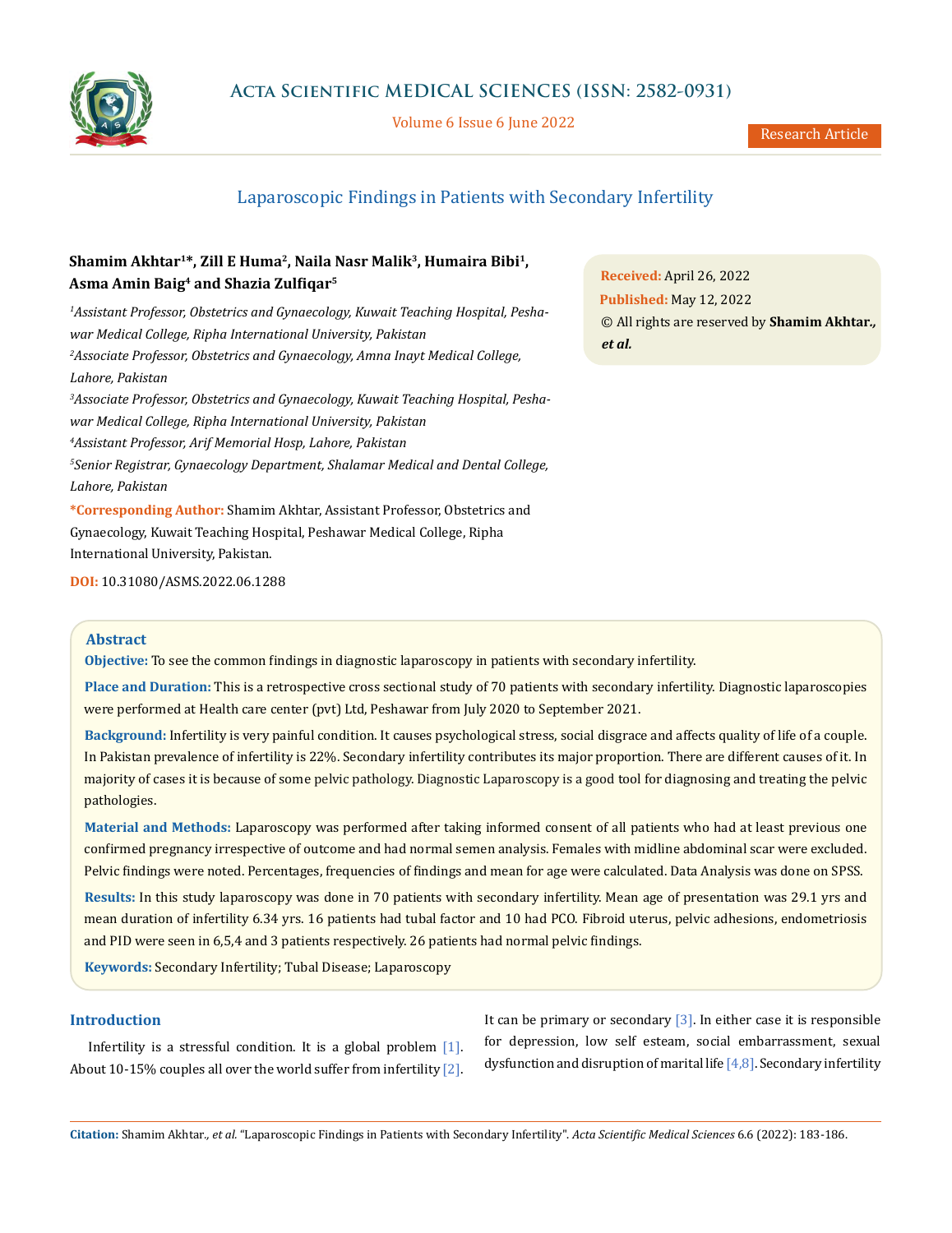is inability to conceive after one year of regular unprotected intercourse after a previous pregnancy. Its prevalence is about 18% in Pakistan [5]. Usually primary infertility gains the main focus and secondary infertility remains the neglected area  $[6,9]$ .

 Secondary infertility has a profound psychological and social pressure. Mostly females are held responsible for infertility and they remain under constant threat of separation with husband or his remarry. In our society people like large family size and preference for male child. So even having one female child couples desire for furthers pregnancies [7]. Both male and female factors may be involved in secondary infertility but female factors are more common [3].

Tubal factor is most common in females. Genital tract infections are the main cause of tubal involvement. These infections are mainly because of poor hygiene, lack of sexual education, unhealthy practices during menstruation child birth and post partum period [10]. Use of unsafe methods during induced abortions or miscarriages are also a major source of infection  $[10,11]$ . Induced abortions have high association with secondary infertility than spontaneous miscarriages [12].

Genital tract infections cause pelvic inflammatory disease that interferes with tubal function. PID also form pelvic adhesions that further impair tubal function. Smoking and pelvic tuberculosis are also risk factors of tubal disease in developing countries [13].

Previous surgeries like laparotomy for ectopic pregnancy or ovarian cysts, LSCS, appendectomy can also contribute to infertility because of adhesions formation [14].

The evaluation of secondary infertility starts with history examination and then investigations like semen analysis of male, hormonal ultrasound of females [15].

Laparoscopy is a gold standard for evaluation of fallopian tubes, pelvic assessment and treatment of pelvic pathologies [16].

The aim of this study was to see the common pelvic pathologies with the help of laparoscopy in patients with secondary infertility.

### **Methodology**

This retrospective cross sectional study was conducted at Health care center (pvt )Ltd, Peshawar from July 2020 to September 2021. Ethical approval was taken.

#### **Inclusion criteria**

All patients with previous at least one confirmed pregnancy (chemical or clinical) who were not lactating and not using any method of contraception.

#### **Exclusion criteria**

Patients with previous midline laparotomy scar and with male factor of infertility were excluded.

Detailed gynecologic and obstetric history was taken. Thorough GPE, systemic and pelvic examination was performed. Previous medical record was checked. Any radiological investigations like ultrasound or hysterosalpingogram was checked. Male factor of infertility was ruled out by history taking. Semen analysis report was checked. Informed consent was taken for laparoscopy. During procedure pelvis was inspected in detail for any pathology of uterus fallopian tubes or adnexa. Findings were recorded on preformed performa. Percentages, frequencies of findings and mean for age was calculated. Data analysis was done on SPSS.

## **Results**

There were 70 patients of secondary infertility. Ratio of primary to secondary infertility was 2:1. Mean age of presentation was 29.1 yrs and mean duration after last conception was 6.34 yrs. Tubal factor was present in 16(22.9%) cases, PCO in 10(14.3%), fibroids in 6(8.7%) cases pelvic adhesions in 5(7.4%), endometriosis in 4(5.7%) and PID in 3(4.2%) patients were observed.

| <b>Duration</b> | <b>Number of patients</b> | <b>Percentage</b> |
|-----------------|---------------------------|-------------------|
| <5 years        | 34                        | 48.6%             |
| $6-10$ years    | 25                        | 35.7%             |
| $>10$ years     | 11                        | 15.7%             |

 **Table A**

| Age         | <b>Number of patients</b> | Percentage |
|-------------|---------------------------|------------|
| $20-25$ yrs | 15                        | 21.4%      |
| $26-30$ yrs | 34                        | 48.6%      |
| 31-35 yrs   | 16                        | 22.9%      |
| $>35$ YRS   | 05                        | 07.1%      |

 **Table B**

**Citation:** Shamim Akhtar*., et al.* "Laparoscopic Findings in Patients with Secondary Infertility". *Acta Scientific Medical Sciences* 6.6 (2022): 183-186.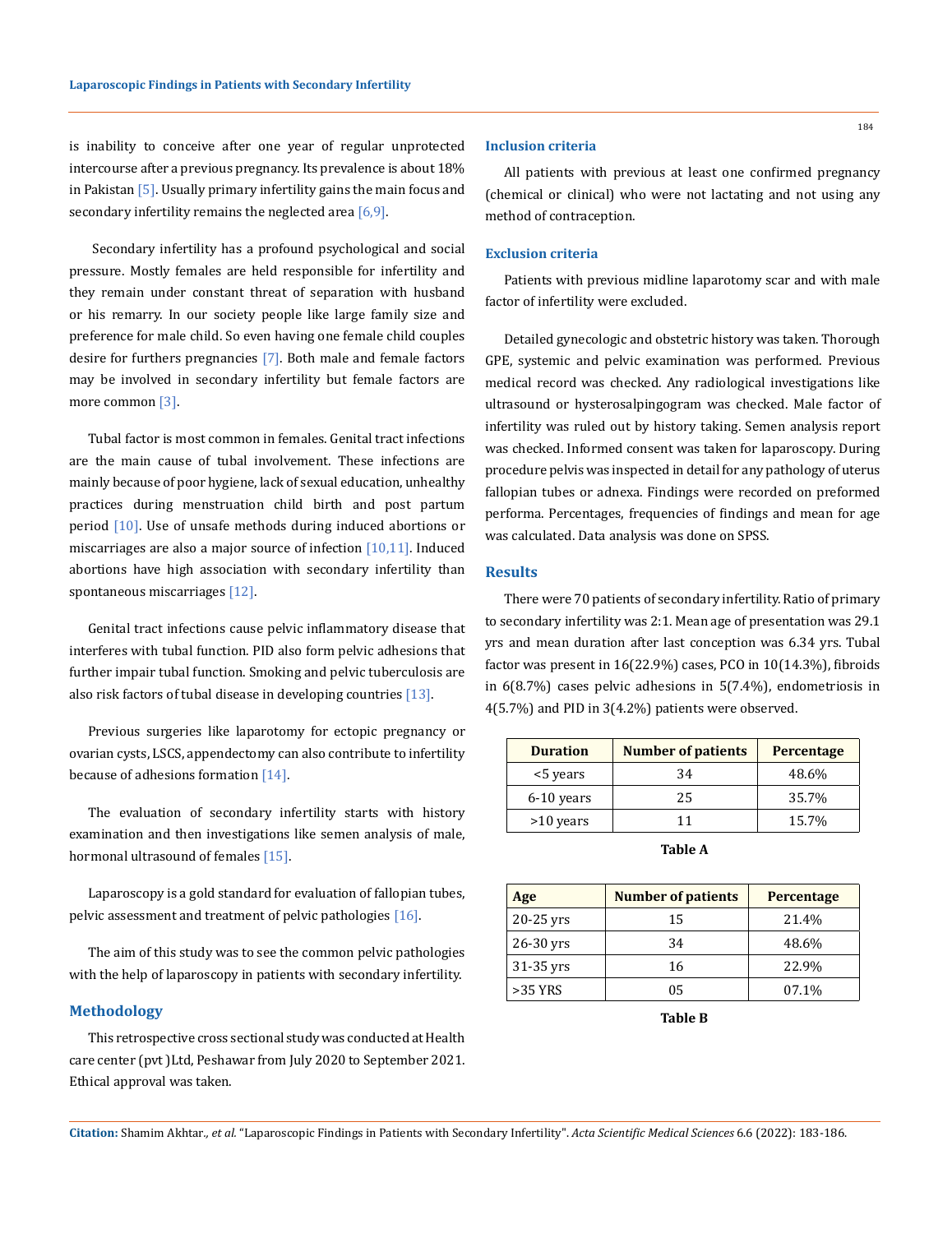| <b>Findings</b>    | <b>Number of patients</b> | Percentage |
|--------------------|---------------------------|------------|
| Normal             | 26                        | 37.1%      |
| <b>Block tubes</b> | 10                        | 14.3%      |
| <b>PID</b>         | 3                         | 4.2%       |
| <b>PCO</b>         | 10                        | 14.3%      |
| Adhesions          | 5                         | 7.1%       |
| Hydrosalpinx       | 6                         | 8.6%       |
| Fibroid            | 6                         | 8.6%       |
| Endometrioses      | 4                         | 5.7%       |

| L<br>ш |  |
|--------|--|
|--------|--|

#### **Discussion**

In our study the ratio of secondary infertility to primary infertility was 2:1 that is similar to Aziz N study  $[16]$ . Comparable results were also shown by Abdelhafid [2]. This shows that secondary infertility contributes a major proportion of infertile couples. There should be a continued health education and regular assessment during reproductive years.

Mean age of presentation was 29.1yrs in this study. Similar results were shown by Wasim T  $[17]$  and Suman R  $[18]$ . Anisa K quoted a bit higher 33.3 yrs in her study  $[19]$ . This may be because of growing awareness of seeking medical help.

Mean duration of secondary infertility was 6.34 yrs. Comparable results were given by Aziz N that is 7.3 yrs  $[16]$ . There was wide variation between duration of infertility and presentation to our hosp. This may be because there is a general trend of conservative management in the hope of next spontaneous pregnancy. And secondly patients usually wander to local hakims and health workers for initial help.

In this study most of the couples presented between 2-5 yrs of last pregnancy and none was before 2 yrs. Anisa K showed the similar trend  $[16]$ . This is due to general perception that next pregnancy should be spontaneous and any delay creates anxiety in females especially if the first child is a female or ended up in miscarriage.

Tubal factor was the most common finding in our study. 16 patients (22.9%) had tubal involvement. Tubal blockage was present in 10(14.2%) and hydrosalpinx in 6(8.6%) patients. Almost similar results were seen by Aziz N but Talat Naz found different results (33.3%) in her study [20]. Proper education on sexual health and general hygiene can further improve the outcome.

PCO was the second most common cause in 10 (14.2%) cases. In previous work by Shraddah different results (16%) were found [21]. There is a growing concern on increasing trend of PCO. Life style modification at proper time can help.

PID was seen in 3 (4.3%) patients. Different results (20%) were seen by Gulfareen. This is because patients go to Dais who do vaginal examinations and place vaginal medication with unsterilized hands that causes vaginal infections and further aggravate the situation.. Provision of health facilities in remote areas can improve this aspect [10].

Pelvic adhesions were present in 5(7.1%) cases. Geetika found pelvic adhesions in 31.7% [23]. These can be due to previous undiagnosed PID.

Fibroid uterus was present in 6(8.6%) patients that were comparable to previous work. Fibroids may be enlarged in first pregnancy and can be responsible for secondary infertility.

Endometriosis was seen in 4(5.7%) cases. Talat N showed similar results. Endometriosis is a progressive disease and can affect both primary and secondary infertility [20].

Normal pelvic findings were seen in 26(37.1%) patients. Geetika J showed 24.4% normal results  $[23]$ . These patients with unexplained infertility usually have a good prognosis.

## **Conclusion**

Tubal factor is the major cause of secondary infertility. Genital tract infections are the most common cause of tubal factor involvement. Proper health education with special focus on sexual health and provision of health facilities can improve the outcome.

#### **Acknowledgement**

Special thanx to Dr Marghalara for helping me in data collection. **Bibliography**

1. Tara M Cousineau and Alice D Domer. "Psychological Impact of Infertility". *Best Practice and Research Clinical Obstetrics and Gynecology* 21.2 (2007): 293-308.